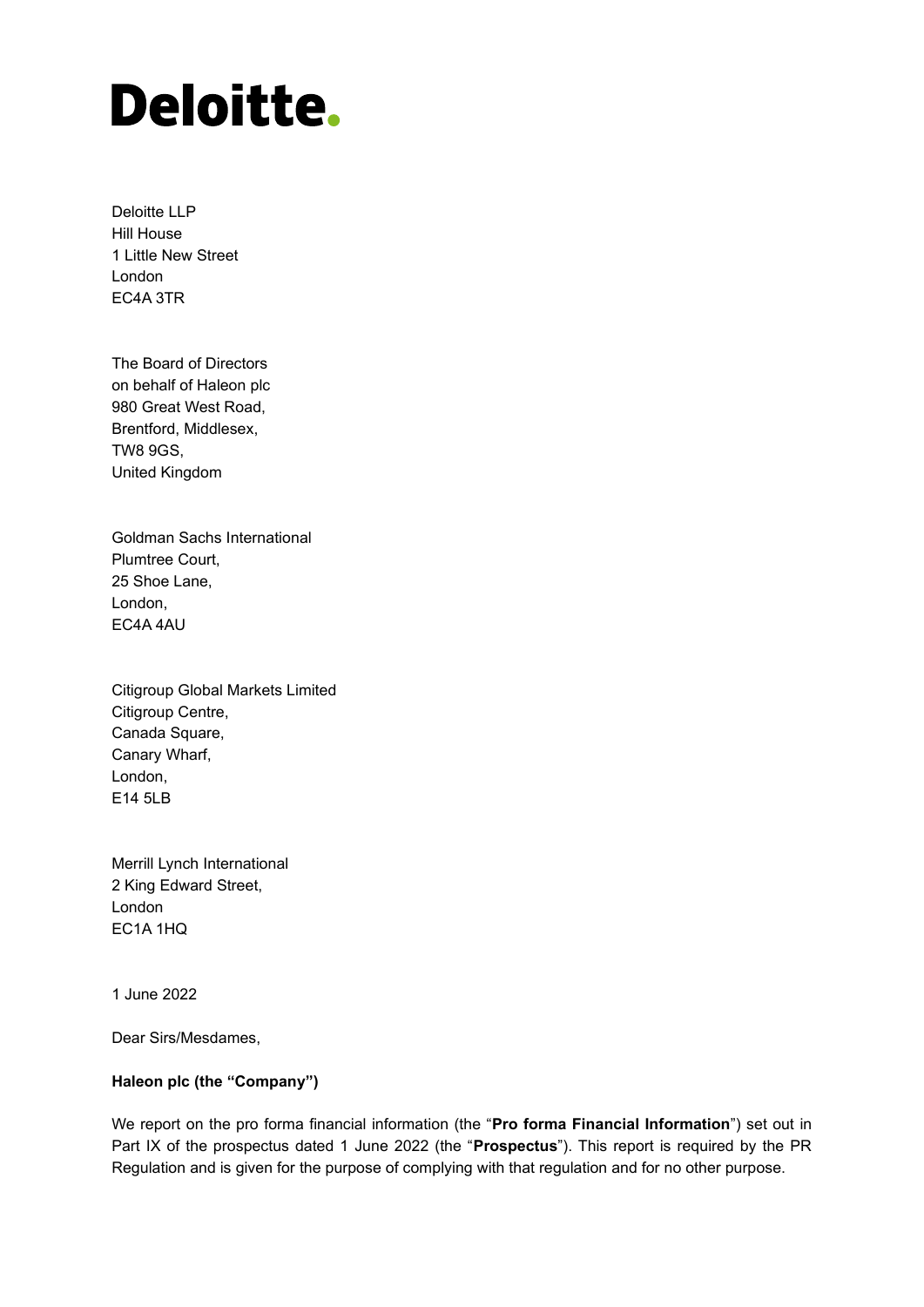# **Opinion**

In our opinion:

the Pro forma financial information has been properly compiled on the basis stated; and

such basis is consistent with the accounting policies of the Company.

#### **Responsibilities**

It is the responsibility of the directors of the Company (the "**Directors**") to prepare the Pro forma financial information in accordance with Annex 20 sections 1 and 2 of the PR Regulation.

It is our responsibility to form an opinion, as to the proper compilation of the Pro forma financial information and to report that opinion to you in accordance with Annex 20 section 3 of the PR Regulation.

Save for any responsibility arising under Prospectus Regulation Rule 5.3.2R(2)(f) to any person as and to the extent there provided, to the fullest extent permitted by law we do not assume any responsibility and will not accept any liability to any other person for any loss suffered by any such other person as a result of, arising out of, or in connection with this report or our statement, required by and given solely for the purposes of complying with Annex 1 item 1.3 of the PR Regulation, consenting to its inclusion in the Prospectus.

In providing this opinion we are not updating or refreshing any reports or opinions previously made by us on any financial information used in the compilation of the pro forma financial information, nor do we accept responsibility for such reports or opinions beyond that owed to those to whom those reports or opinions were addressed at the date of their issue.

# **Basis of preparation**

The Pro Forma Financial Information has been prepared on the basis described in the notes therein, for illustrative purposes only, to provide information about how the transaction might have affected the financial information presented on the basis of the accounting policies adopted by the Company in preparing the Historical Financial Information for the period ended 31 December 2021.

# **Basis of Opinion**

We conducted our work in accordance with the Standards for Investment Reporting issued by the Financial Reporting Council in the United Kingdom. We are independent of the Company in accordance with the Financial Reporting Council's Ethical Standard as applied to Investment Circular Reporting Engagements, and we have fulfilled our other ethical responsibilities in accordance with these requirements.

The work that we performed for the purpose of making this report, which involved no independent examination of any of the underlying financial information, consisted primarily of comparing the unadjusted financial information with the source documents, considering the evidence supporting the adjustments and discussing the Pro Forma Financial Information with the Directors.